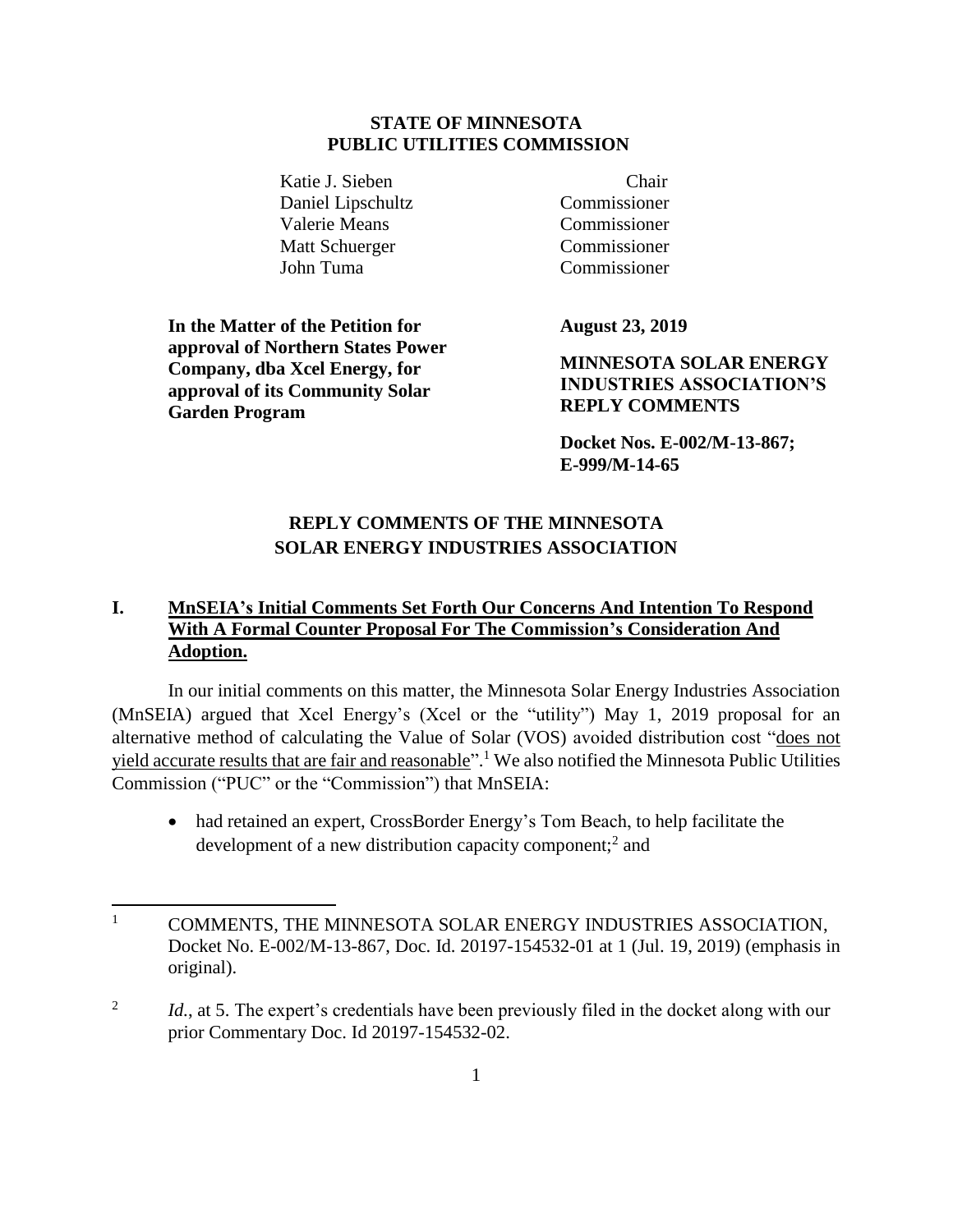• planned to submit (in our reply comments) a counter proposal to Xcel's proposed new VOS formula for avoided-distribution-capacity costs, which "can be integrated into an easy-to-read decision option."<sup>3</sup>

At the time of our initial comments, Xcel had not yet disclosed what the 2020 VOS component value would be under the *status quo* formula, leading to our statement that "There does not appear to be an immediacy in altering this VOS variable."<sup>4</sup> But according to Xcel's August 2 petition, absent any change the 2020 component value would be 13.73 cents/kWh (in 2020 dollars).<sup>5</sup> That means this rate component is even more volatile than was acknowledged leading into 2017 and 2019, when MnSEIA and others expressed a similar concern when this methodology twice resulted in an approved \$0.00 cents per kWh. We thus agree with Xcel that this new information lends additional urgency to the need to improve the formula for this component of the VOS before the Commission can approve a VOS rate for 2020.

In these Reply Comments, we present the expert witness's counter proposal ("Expert Proposal") and respectfully request that the Commission adopt the proposed Decision Options summarized in Section IV.c. (below). The Expert Proposal is built on three of potential modifications that MnSEIA identified and discussed at length in our initial comments:

- 1) adding a longer data period (10 years instead of five);
- 2) removing the arbitrary 50% discount factor; and
- 3) including the associated costs for avoided distribution O&M and general plant that will accompany any avoided investments in distribution plant.<sup>6</sup>

### **II. The History Of S\*RC Subscriber Rate Trends Shows That The VOS Has Been Declining Rapidly, While Offering Zero Value For Avoided Distribution Capacity In 2017 And 2019**

Once again, as in the previous three years, Xcel's latest VOS proposal includes several proposed changes to the VOS methodology and its implementation, each of which would tend to

<sup>3</sup> *Id.*, at 2.

<sup>4</sup> *Id.*, at 5.

<sup>5</sup> INITIAL FILING – PETITION PUBLIC, XCEL ENERGY, Docket No. E999/M-14-65, Doc. Id. 20198-154920-01 at 7 (Aug. 2, 2019) [herein after *Xcel's August 2, 2019 Petition*].

<sup>6</sup> *Id.*, at 6-9. Our initial comments also identified two other proposed modifications (around the reasonableness of Xcel's sorting and bucketing of relevant capacity related distribution projects). We do not address those modifications herein, but they may be addressed by other stakeholders in their reply comments.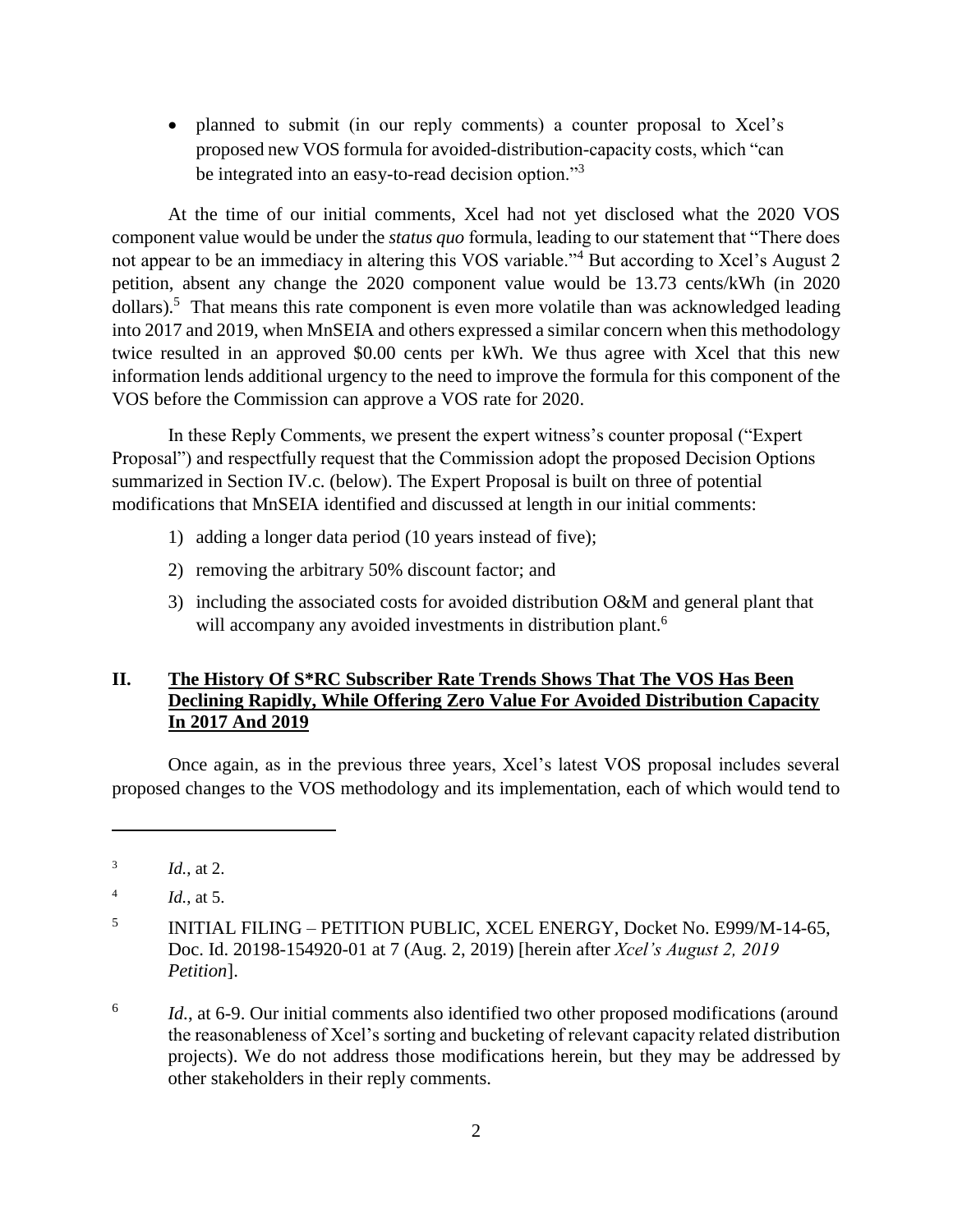reduce the bill credit rate available to subscribers of new Community Solar Gardens (CSG). To be sure, the rate available to CSGs has steadily gone down with each successive program year since 2015, as shown in Figure 1 below:<sup>7</sup>





As pointed out in our initial comments, "The current 2019 VOS has an effective distribution capacity value of \$0. This is a big part of the reason the 2019 VOS dropped 13% in a single year." And it is a strange result, given that Xcel itself has spent \$199 million on capacityrelated upgrades to its Minnesota distribution system over the past ten years.<sup>8</sup>

Note that to MnSEIA's knowledge there are approximately 28 new 1MW S\*RC applications that have been filed under the 2019 VOS rate to date. That is far lower than the annual average of 100+ MWs of CSGs built each year since the S\*RC program opened in December 2014. This large reduction in garden applications illustrates the challenges that developers face when various components of the VOS are inadequately capturing real-world value to the utility, ratepayers or society.

Here is the VOS avoided distribution capacity component value that was approved for the six years 2014-2019, plus Xcel's calculated 2020 component values:<sup>9</sup>

<sup>&</sup>lt;sup>7</sup> Bentham Paulos (May 2019), "Minnesota's Solar Gardens: The Status and Benefits of Community Solar", at 5. The report, prepared for MnSEIA and others, describes and quantifies the benefits of Minnesota's competitive third-party community solar market, and is attached hereto as Attachment 1.

<sup>8</sup> Id., at 3 ("And it is a strange result, given that Xcel itself has spent \$199 million on capacity-related upgrades to its Minnesota distribution system over the past ten years.").

<sup>9</sup> *See Xcel's August 2, 2019 Petition*, *supra* note 5 at 7.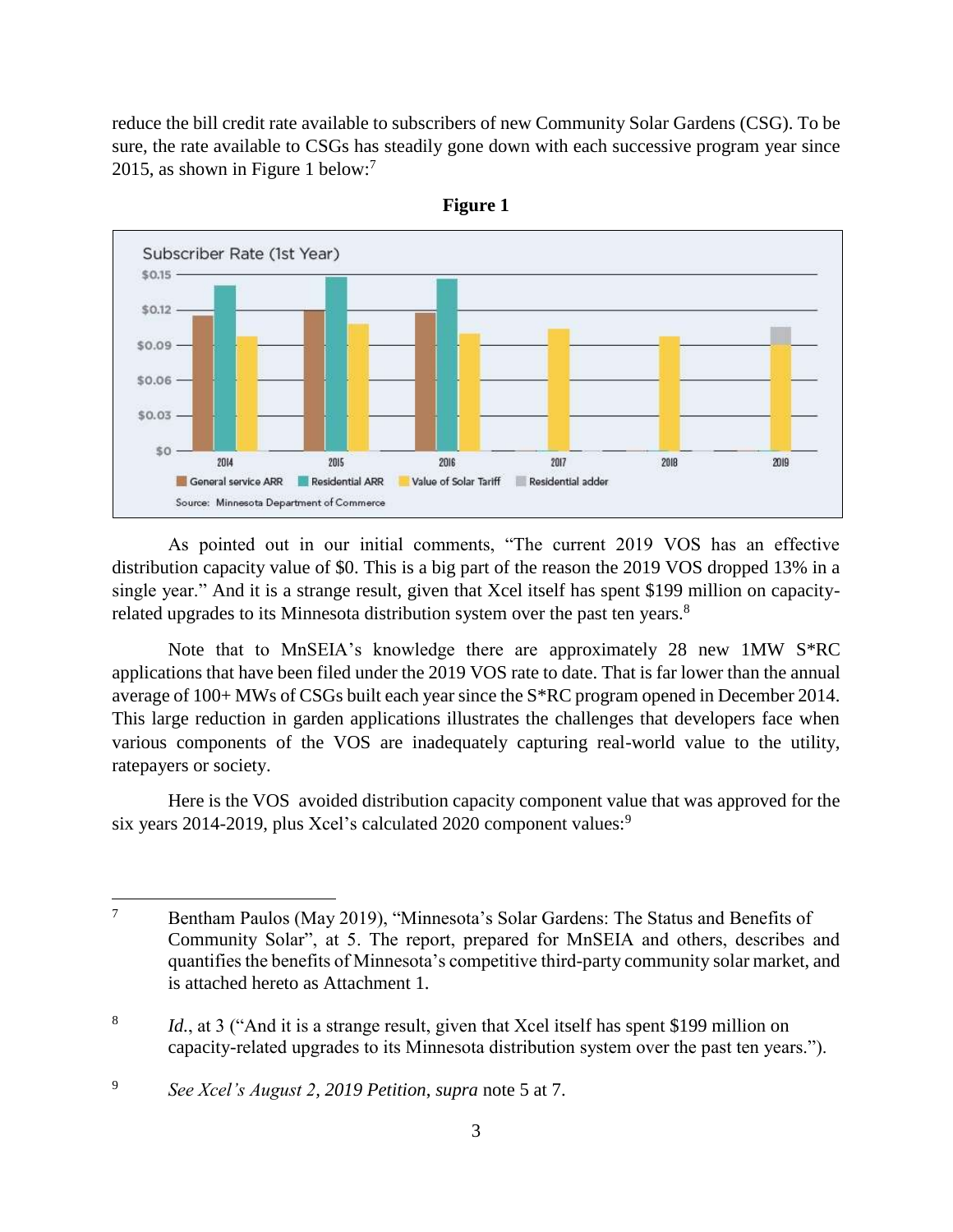| VOS Vintage                             | <b>Current VOS Methodology</b> |      |      |      |      |         |
|-----------------------------------------|--------------------------------|------|------|------|------|---------|
|                                         | 2015                           | 2016 | 2017 | 2018 | 2019 | $2020*$ |
| Distribution Capacity Component per kWh | 2.28                           | 0.00 | 0.00 | 0.82 | 0.00 | 13.73   |

If the Commission were to simply take the mean value of the distribution component as calculated over the seven years from 2014 to 2020, that would result in a 2020 component compensation rate of **\$0.0252 per kWh** – as represented by the flat blue line in the figure below:

**Figure 2 (distribution capacity value as approved and 2020 calculated in cents/kWh)**



Figure 2 shows that the current formula for the distribution component properly recognizes that distributed solar leads to avoided distribution capacity costs, but the formula is also flawed because it leads to a volatile and predictable rate that likely under-compensates in some years and over-compensates in others.

### **III. MnSEIA's Competing Expert Proposal Should Be Adopted**

Because MnSEIA is proposing this competing Expert Proposal, we contend that both our methodology and Xcel's must be evaluated and considered by the Commission.<sup>10</sup>

<sup>&</sup>lt;sup>10</sup> As described in our Initial Comments, MnSEIA and others did attempt to negotiate these substantive details directly with Xcel, but the Company was not (at that time) open to our position.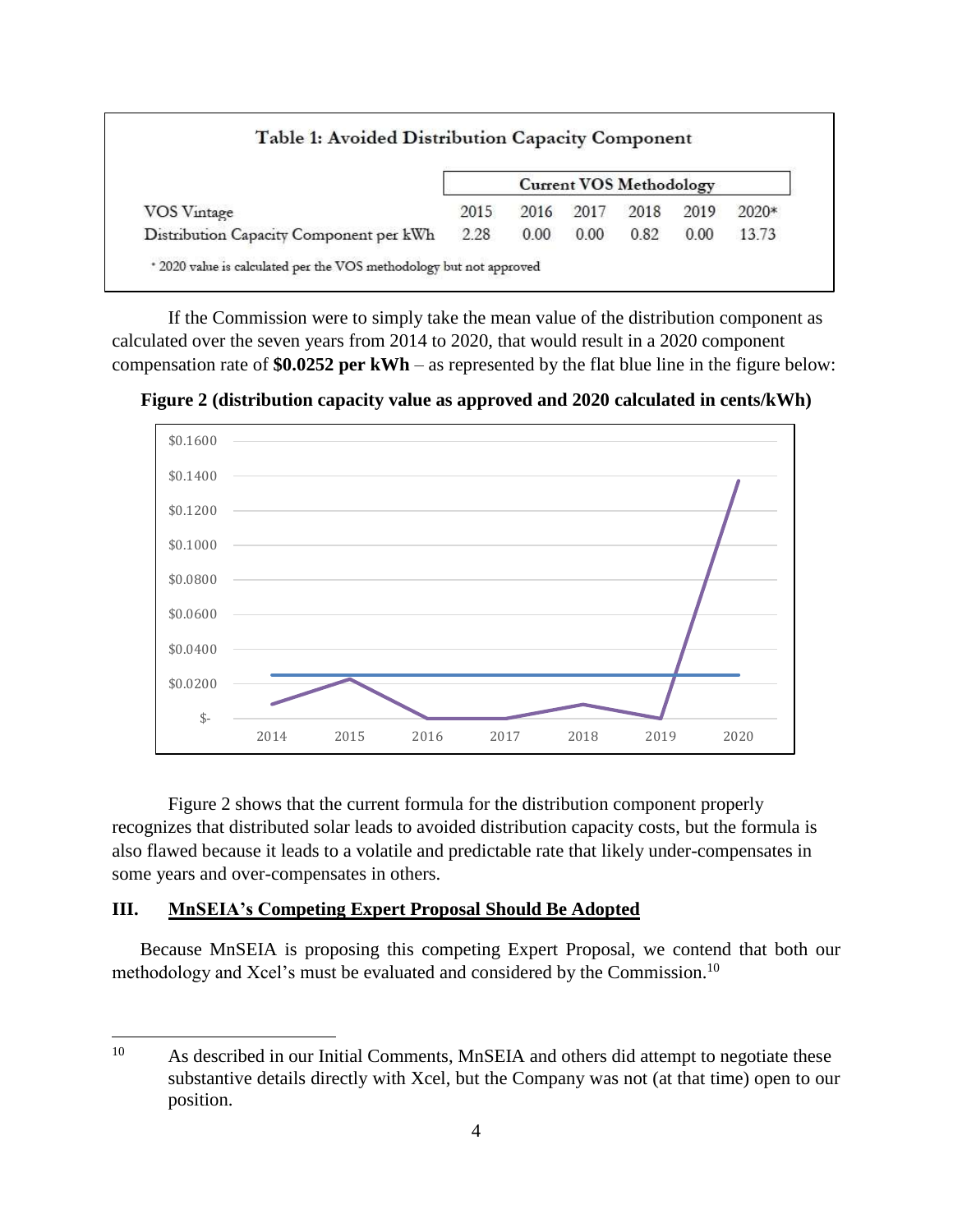#### *a. The "just and reasonable" standard*

Under the governing state statute, "Every rate made . . . by [a public utility] shall be just and reasonable." Minn. Stat. 216B.03. The statute also states that, "To the maximum reasonable extent, the commission shall set rates to encourage energy conservation and renewable energy use and to further the goals of sections 216B.164, 216B.241, and 216C.05."

We appreciate that, under a traditional just-and-reasonable analysis, the 23-cent 2020 rate calculated by Xcel could be determined to be excessive. By the same token, we would argue that any rate that is less than 2.52 cents/kWh (the 7-year mean of the component value calculated under the current approved formula) should *not* be considered excessive or outside the "zone of reasonableness."<sup>11</sup>

Also, the Commission should consider the reasonableness of the process thus far. The 2019 VOS had a \$0 valuation for distribution capacity value, despite the utility, the Department of Commerce and stakeholders all acknowledging that this component is a problem and that there is annual value to the utility. But it is only now that they scale is tipped towards protecting the utility that this item will likely be amended when in past years the scale was tipped against small power production and cogeneration. The outcome of the methodology should not dictate when a change in methodology is warranted. As such, if the Commission is to adopt an alternative to the 2020 distribution capacity component, MnSEIA suggests that the Commission amend the 2019 VOS to include the newly ratified method for calculating the distribution capacity value.

Lastly, the Commission's review of how to handle the application of the distribution capacity component should consider Xcel's other proposed changes to the current VOS methodology or its 2020 VOS application. For instance, at the July 31 Xcel Energy meeting, Xcel informed the work group that they are again attempting to change from the utility modeling to actual performance data, which we assume would lower the 2020 VOS. Undoubtedly there is more data available to the utility this year, but MnSEIA is still not certain that there is sufficient data to warrant a change.<sup>12</sup> Regardless this issue should also be aggregated under the transition away from the current distribution capacity component and viewed from the light of CSG developers and

<sup>&</sup>lt;sup>11</sup> MnSEIA will submit a decision option on this point. With the procedure of the 2020 VOS approval and this distribution capacity component being unclear to some extent, MnSEIA suggests that this 2.52 cents/kWh value would make a viable interim rate if a distribution capacity component methodology is not determined before the 2020 VOS is approved, or if the application of the new distribution capacity component would be otherwise problematic for the 2020 VOS.

<sup>12</sup> For example, it may be important to distinguish and treat single-axis-tracker systems differently from fixed-tilt systems (since the two classes differ significantly in terms of capacity factor at our latitude), but we will opine on these matters more when the Commission notices Xcel's 2020 VOS calculation.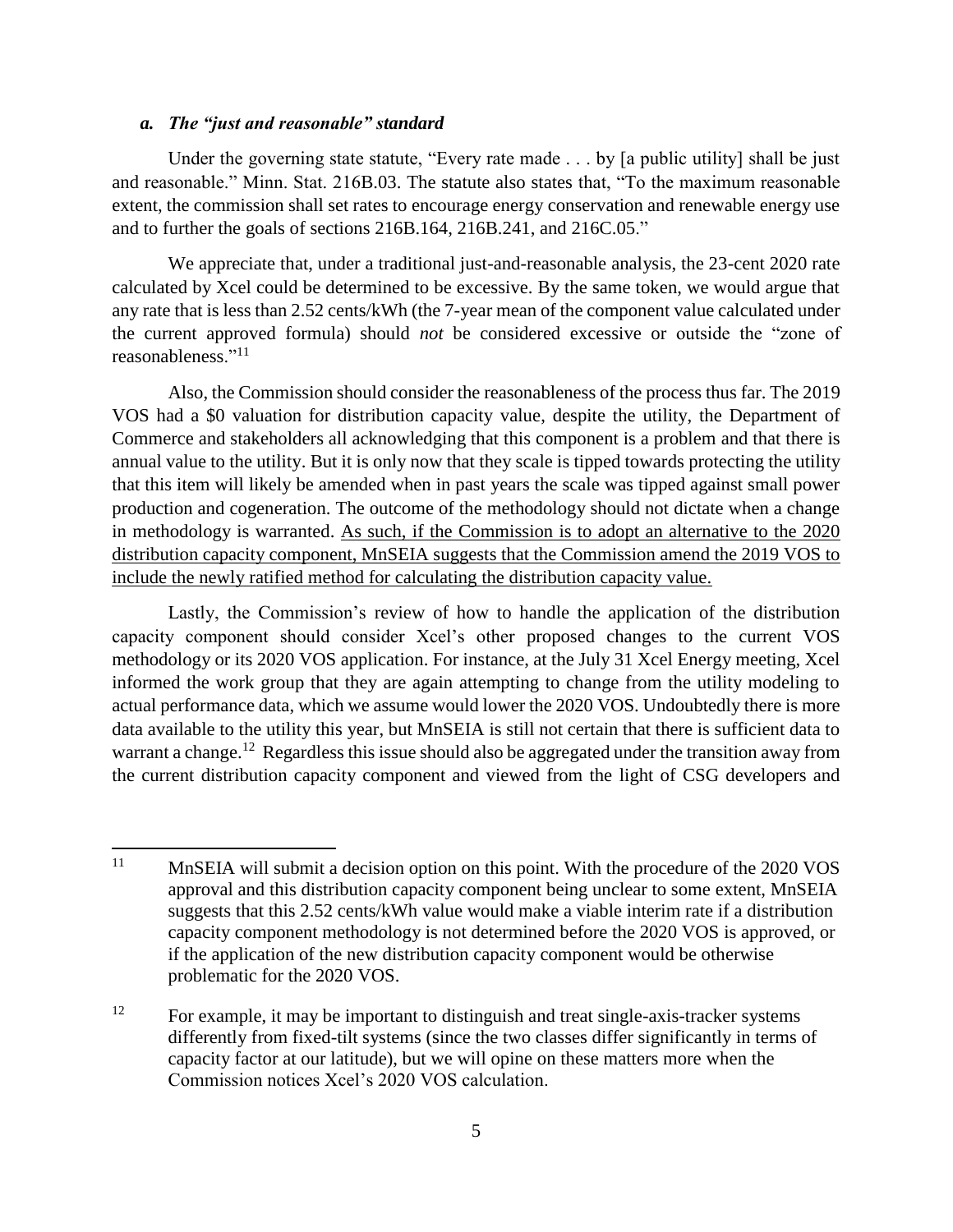potential subscribers taking a cut in 2020 that they have been legitimately waiting for and relying upon.

#### *b. MnSEIA's Expert Proposal*

Upon reviewing the 2020 VOS's distribution capacity component with our expert, MnSEIA thinks an approach that improves Xcel's proposed new methodology is the optimal pathway forward. Building on the methodological discussion in our initial comments, and based on the discussion with the other commenters and further internal considerations since the initial comment period, we provide these additional thoughts:

First, MnSEIA and our expert did study Xcel's Information Requests regarding additional years of data, and we propose that 10 years of data is appropriate here to determine the distribution component. A 10 year look finds a better middle ground between the current methodology, which compares today's values with numbers 10 years ago, and Xcel's arbitrary 3-year look back and 2 year look forward. Instead, we propose to use 8 years of historical data and two years of forecast data.

While it is important to acknowledge the challenges of the current methodology, it is also not necessary to completely separate the methodologies either. There were, after all, sound reasons for adopting it initially. One of the strengths of the initial approach is its use of a robust, longerterm data set on distribution investments. Furthermore, this approach would reduce component volatility to a greater degree than Xcel's proposal, gives a better representation of avoided distribution costs over the expected solar module life, and it better aligns the 25-year life of a panel with the expected distribution upgrades of Xcel's distribution system.

Second, MnSEIA seeks to highlight the non-Xcel parties' universal opposition to Xcel's 50% discount factor. Fresh Energy, IPS Solar and the Department of Commerce all found this methodological choice baseless and indefensible. The general consensus appears to be that it unnecessarily reduces the distribution capacity valuation by 50% - especially considering that the 2014 VOS Methodology *already* assumes that solar projects will only be "installed in sufficient capacity to allow this investment stream to be deferred for one year."<sup>13</sup> In other words, the methodology already uses a conservative 1-year assumption to discount the value of this component. Furthermore, Xcel Energy has all of the information available to guide developers to where siting will be the most beneficial. This is exactly why Xcel was initially directed to develop a viable locational component. Yet, Xcel's rationale for implementing a 50% reduction appears to be that developers may not know where to optimally locate their gardens. This justification for the 50% discount is predicated solely upon the utility's inability or strategic unwillingness to accurately communicate to the developer community where these gardens should be situated.

Third, MnSEIA would like to improve upon Xcel's methodology by requesting that the calculation of the avoided distribution capacity cost in \$ per kW use a regression of investments

<sup>&</sup>lt;sup>13</sup> 2014 VOS Methodology, at 36 ("PV is assumed to be installed in sufficient capacity to allow this investment stream to be deferred for one year.").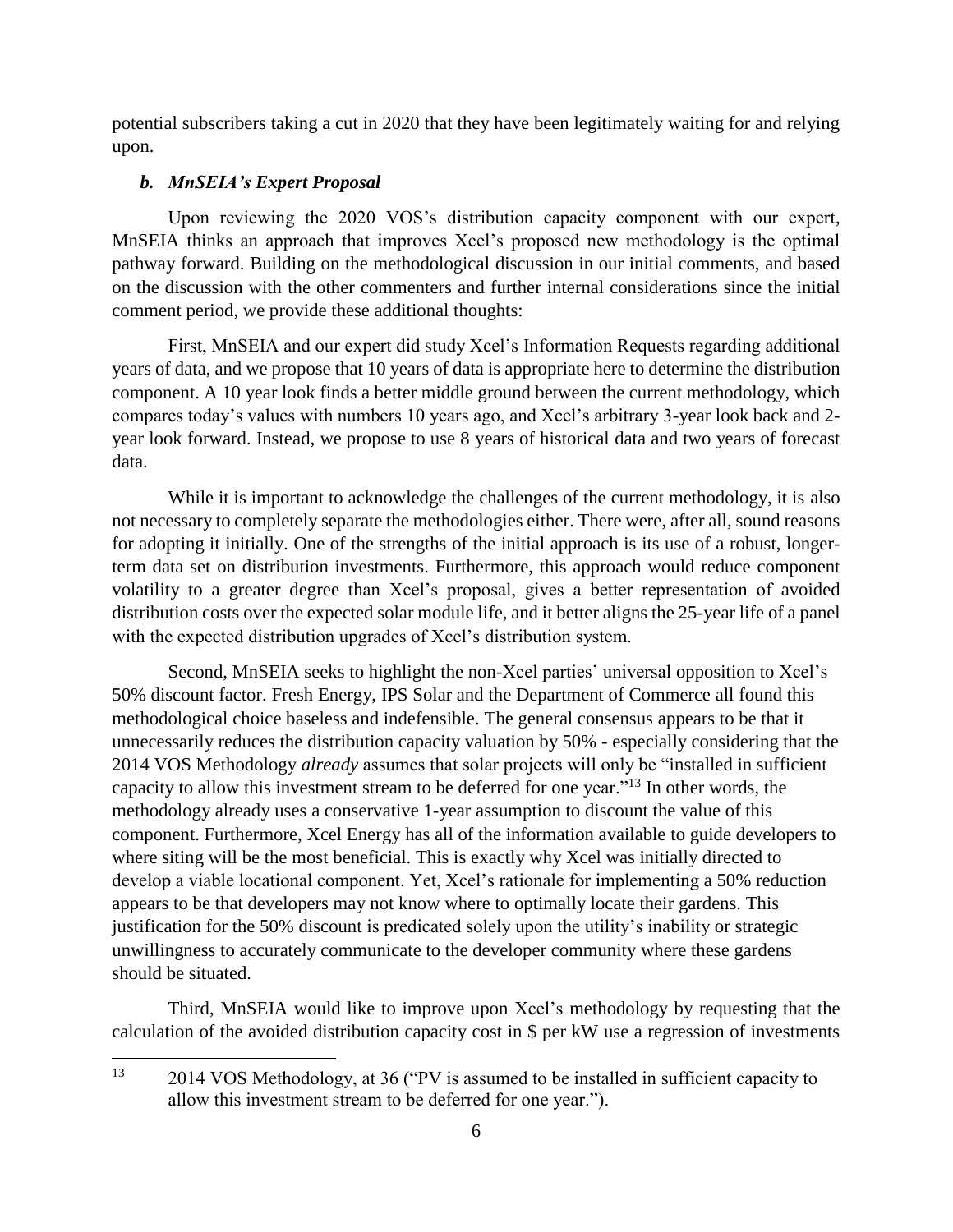versus capacity as opposed to an average. The purpose of using a linear regression rather than a simple average is to identify the costs that vary with the kW of capacity additions over the entire period. In the example below, based on the five years shown, the linear regression estimate of cumulative costs produces a slope of approximately **\$168 per kW**, instead of the \$160 per kW produced using a simple average of the distribution costs per kW of added capacity over these five years:



*(Estimated Cumulative \$MM) = (167.75 \$/kW) x (Cumulative MW) - (4.19 \$MM)*

Fourth, our expert suggests that the distribution capacity component of the VOS should be grossed up to include the avoided distribution O&M and general plant costs that would have been otherwise be associated with the avoided distribution capacity. This reflects the common sense fact that the utility has to operate, maintain, and administer any distribution plant that it adds to its system. If distribution investments are avoided, then the associated O&M and general plant costs also are avoided. Data on distribution O&M and general plant costs per unit of distribution plant are readily available from FERC Form 1.<sup>14</sup>

MnSEIA believes that if our positions are adopted as they are proposed, it will strike an optimal balance between Minn. Stat. §216B.164's requirement to maximize small power production and cogeneration and the requirement that all rates are consistent with the public interest and ratepayers, and is an otherwise reasonable rate as required by Minn. Stat. § 216B.03. If our expert's recommendations are followed regarding the distribution capacity value, we estimate that the distribution capacity component would fall consistently in the 1-2cents/kWh range from year to year. Our expert believes that based on the five years of data that Xcel provided, eliminating the 50% discount factor, using a linear regression, and adding the distribution O&M and general plant loaders, the MnSEIA distribution capacity component recommendation would result in a 2020 distribution capacity component of \$0.0174/kWh (*\$0.0174 per kWh = (\$0.0055* 

<sup>14</sup> *See* Attachment 2 for a description and details on this data.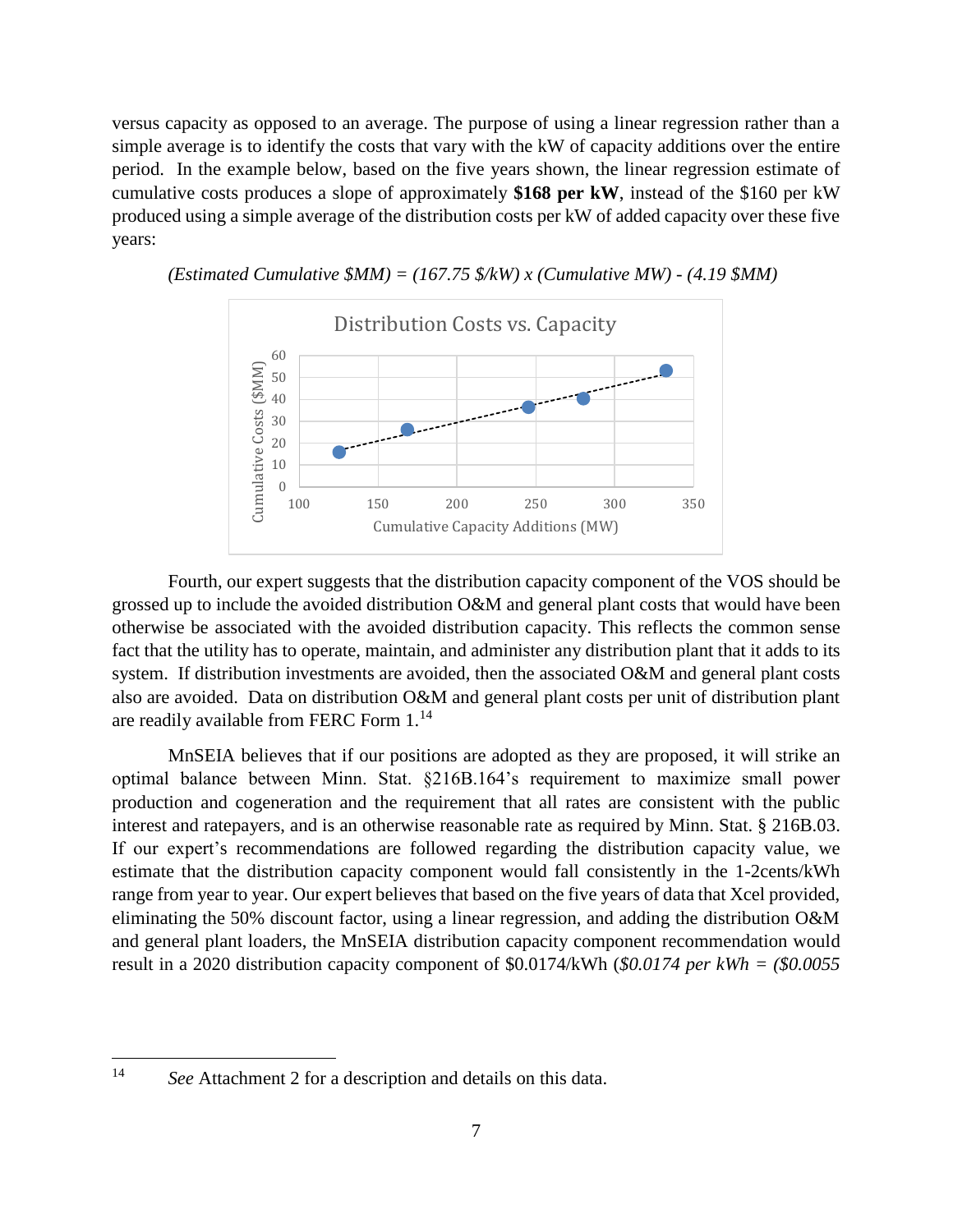*per kWh) x 1.033* + (\$\$0.0117 *per kWh)*).<sup>15</sup> This lands far below the 2.52cents/kWh "zone of reasonableness" we proffered above.

Furthermore, this range yields a number that is similar to and consistent with Xcel's 2020 VOS's Avoided Transmission Capacity value, which is 1.75 cents/kWh.<sup>16</sup> So the value is reasonable in comparison with other similar items in the VOS value stack. It is also similar to avoided distribution capacity costs calculated for Xcel's system in Colorado.<sup>17</sup> We believe that our formulation identifies the true value that solar provides to the distribution grid year after year, and we request that the Commission adopt our expert's methodology outright.

## *c.* **Decision Options Reflecting The Adoption Of MNSEIA's Expert Proposal**

In order to facilitate an expedient Commission hearing and understanding the complexities of this component, MnSEIA has provided our decision options below:

- A. The Commission will adopt the following changes to Xcel's Distribution
	- Capacity Component methodology for use in future vintage years:
		- a. Use more (e.g. 10) years of cost and distribution capacity data, including adding historical data for 2011 to 2015, and the per unit rate for avoided distribution capacity would be derived from the cumulative distribution investments (in \$) added over a 10-year period and the cumulative distribution capacity (in MW) added over the same period.
		- b. Eliminate the 50% factor.
		- c. Use a linear regression to determine the \$/kW slope when cumulative costs are compared to cumulative capacity additions.

<sup>15</sup> *See* IR 17 docket 13-867 to be filed concurrently with these reply comments. MnSEIA would have used 10 years of data, but Xcel did not provide it. *See also* IR 18 docket 13- 867 to be filed concurrently with these reply comments. This value shows that \$168/kW corresponds to \$0.0055/kWh.

<sup>16</sup> 2020 Value of Solar Overview Stakeholder Meeting, Xcel Energy, July 31, 2019 at 2. Presumably this information will be filed on or around Xcel's September 1, 2019 compliance filing date for their 2020 VOS approval.

<sup>17</sup> *See* Crossborder Energy, *Benefits and Costs of Solar Distributed Generation for the Public Service Company of Colorado: A Critique of PSCo's Distributed Solar Generation Study* at pp. 9-11, esp. Table 5 (December 2, 2013). This study was filed in Colorado Public Utilities Commission Docket No. 13A-0836E on behalf of The Alliance for Solar Choice. The study calculated an avoided distribution capacity cost of \$46.10 per kW-year. Assuming annual solar output in Colorado of 1,765 kWh per kW-year yields an avoided distribution rate of \$0.026 per kWh. We note that the load match factor for distribution in Colorado in this study (23.1%) was much lower than the factor used in the NSP VOS (55.2%).